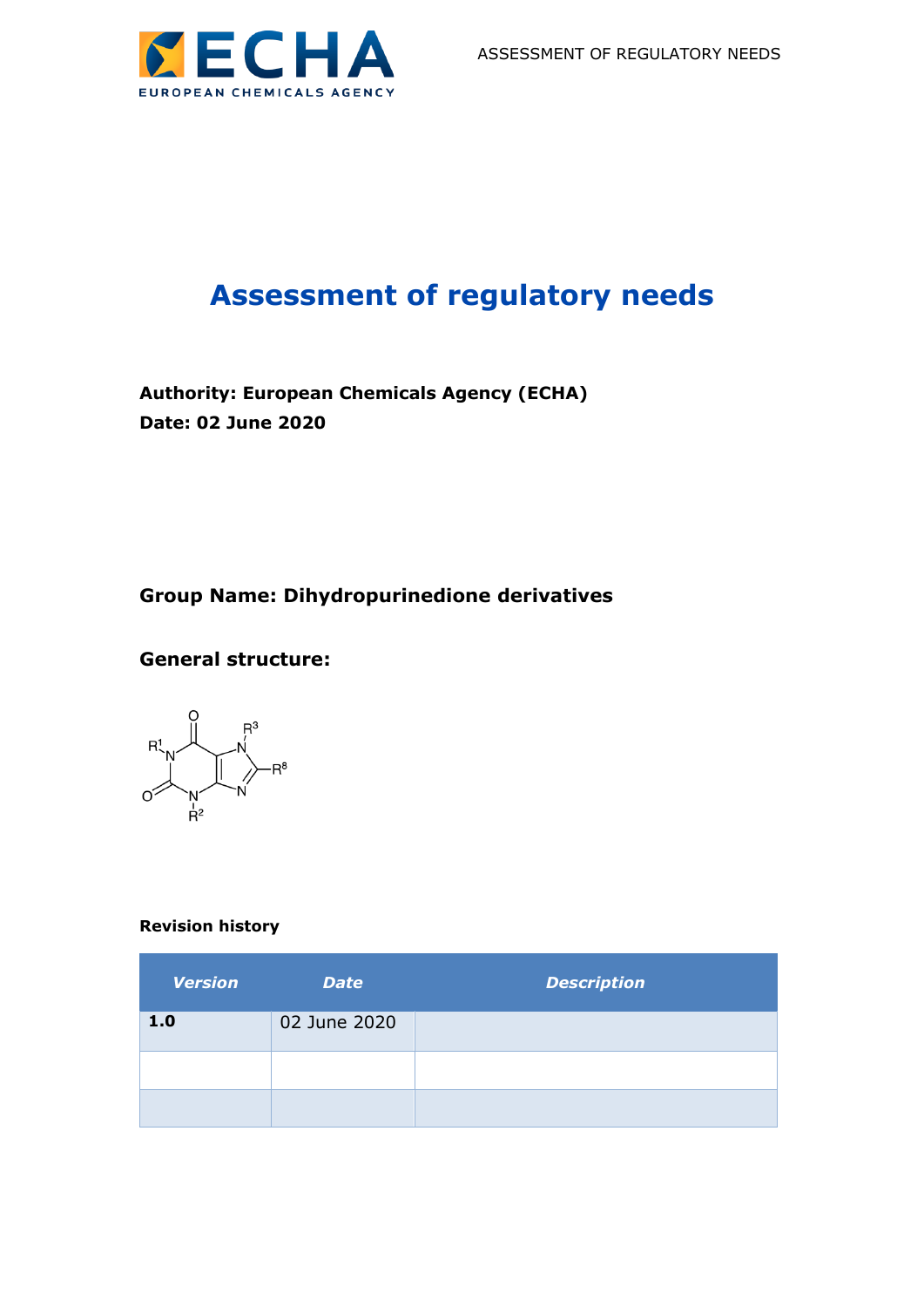| <b>EC/List</b><br>number | <b>CAS</b><br>number | <b>Substance</b><br>name/Substance name<br>acronyms                                                                   | <b>Chemical</b><br><b>structures</b>                                                   | <b>Registration</b><br>type (full,<br><b>OSII</b> or TII,<br>NONS),<br>highest<br>tonnage<br>band among<br>all the<br>registrations<br>$(t/y)^1$ |
|--------------------------|----------------------|-----------------------------------------------------------------------------------------------------------------------|----------------------------------------------------------------------------------------|--------------------------------------------------------------------------------------------------------------------------------------------------|
| 200-362-1                | $58 - 08 - 2$        | caffeine                                                                                                              | ÇН <sub>3</sub><br>$\Omega$<br>CH <sub>3</sub><br>CH <sub>3</sub>                      | Full, 100-1000                                                                                                                                   |
| 200-385-7                | $58 - 55 - 9$        | theophylline                                                                                                          | CH <sub>3</sub><br>ŃΗ<br>CH <sub>3</sub>                                               | Full, 1-10                                                                                                                                       |
| 201-494-2                | $83 - 67 - 0$        | ÇH <sub>3</sub><br>theobromine<br>CH.                                                                                 |                                                                                        | Full, 1-10                                                                                                                                       |
| 206-264-5                | 317-34-0             | aminophylline                                                                                                         | NH <sub>2</sub><br>NH <sub>2</sub><br>$b_2$<br>ÇН <sub>3</sub><br>CH <sub>3</sub>      | <b>C&amp;L Notified</b>                                                                                                                          |
| 214-058-1                | 1076-22-<br>8        | 3,7-dihydro-3-methyl-1H-<br>purine-2,6-dione                                                                          | CH <sub>3</sub><br>ŃH<br><b>NH</b>                                                     | OSII or TII                                                                                                                                      |
| 228-108-5                | 6136-37-<br>4        | 3,7-dihydro-1-methyl-1H-<br>purine-2,6-dione                                                                          | CH <sub>3</sub><br>.NH<br>റ്<br>ΝH                                                     | C&L Notified                                                                                                                                     |
| 611-243-2                | 55242-<br>$64 - 3$   | 1H-Purine-2,6-dione, 3,7-<br>dihydro-3-methyl-7-<br>propyl-                                                           | ÇH <sub>3</sub>                                                                        | OSII or TII                                                                                                                                      |
| 614-938-9                | $69 - 22 - 7$        | 1,2,3-Propanetricarboxylic<br>acid, 2-hydroxy-, mixt.<br>with 3,7-dihydro-1,3,7-<br>trimethyl-1H-purine-2,6-<br>dione | HO.<br>OH<br>OH<br>$\sqrt{0}$<br>CH <sub>3</sub><br>CH <sub>3</sub><br>CH <sub>3</sub> | <b>C&amp;L Notified</b>                                                                                                                          |

### **List of substances covered by the group**

 $<sup>1</sup>$  Note that the total aggregated tonnage band may be available on ECHA's webpage at</sup> <https://echa.europa.eu/information-on-chemicals/registered-substances>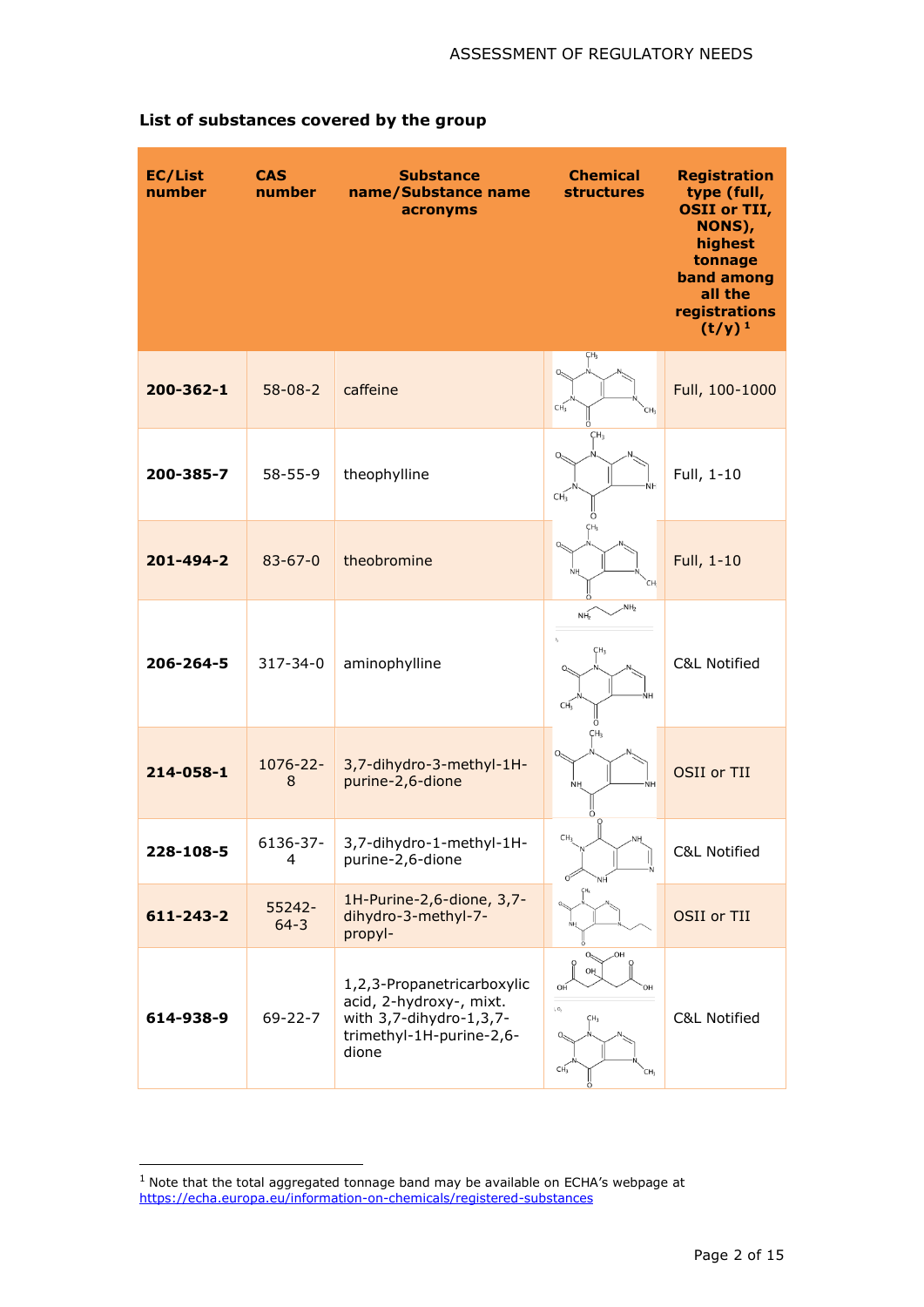| <b>EC/List</b><br>number | <b>CAS</b><br>number | <b>Substance</b><br>name/Substance name<br>acronyms                                              | <b>Chemical</b><br><b>structures</b> | <b>Registration</b><br>type (full,<br><b>OSII or TII,</b><br>NONS),<br>highest<br>tonnage<br>band among<br>all the<br>registrations<br>$(t/y)^1$ |
|--------------------------|----------------------|--------------------------------------------------------------------------------------------------|--------------------------------------|--------------------------------------------------------------------------------------------------------------------------------------------------|
| 210-271-9                | $611 - 59 - 6$       | 3,7-dihydro-1,7-dimethyl-<br>1H-purine-2,6-dione<br>(paraxanthine)                               | $H_2C$                               | <b>C&amp;L Notified</b>                                                                                                                          |
| 200-718-6                | $69 - 89 - 6$        | purine-2(3H),6(1H)-dione<br>(xanthine)                                                           |                                      | C&L Notified                                                                                                                                     |
| 201-590-4                | $85 - 18 - 7$        | 8-chlorotheophylline                                                                             | CH <sub>2</sub>                      | OSII or TII                                                                                                                                      |
| $207 - 526 - 1$          | $479 - 18 - 5$       | diprophylline                                                                                    | CH <sub>2</sub>                      | C&L Notified                                                                                                                                     |
| $249 - 259 - 3$          | 28822-<br>$58 - 4$   | 3,7-dihydro-3-isobutyl-1-<br>methyl-1H-purine-2,6-<br>dione<br>(isobutylmethylxanthine,<br>IBMX) | $H_2C$<br>CH <sub>3</sub>            | <b>C&amp;L Notified</b>                                                                                                                          |
| 200-720-7                | 69-93-2              | Uric acid                                                                                        | ů                                    | Full, 1-10                                                                                                                                       |
| 233-846-6                | 10381-<br>$75 - 6$   | 8-Bromotheophylline                                                                              | CH <sub>3</sub>                      | Pre-registered                                                                                                                                   |

This table contains also group members that are only notified under the CLP Regulation. However, the list is currently non-exhaustive. Should further regulatory risk management action on one or more substances in the group be considered, ECHA will make an additional search for related C&L notified substances to be included in the group and develop an assessment of regulatory needs for them.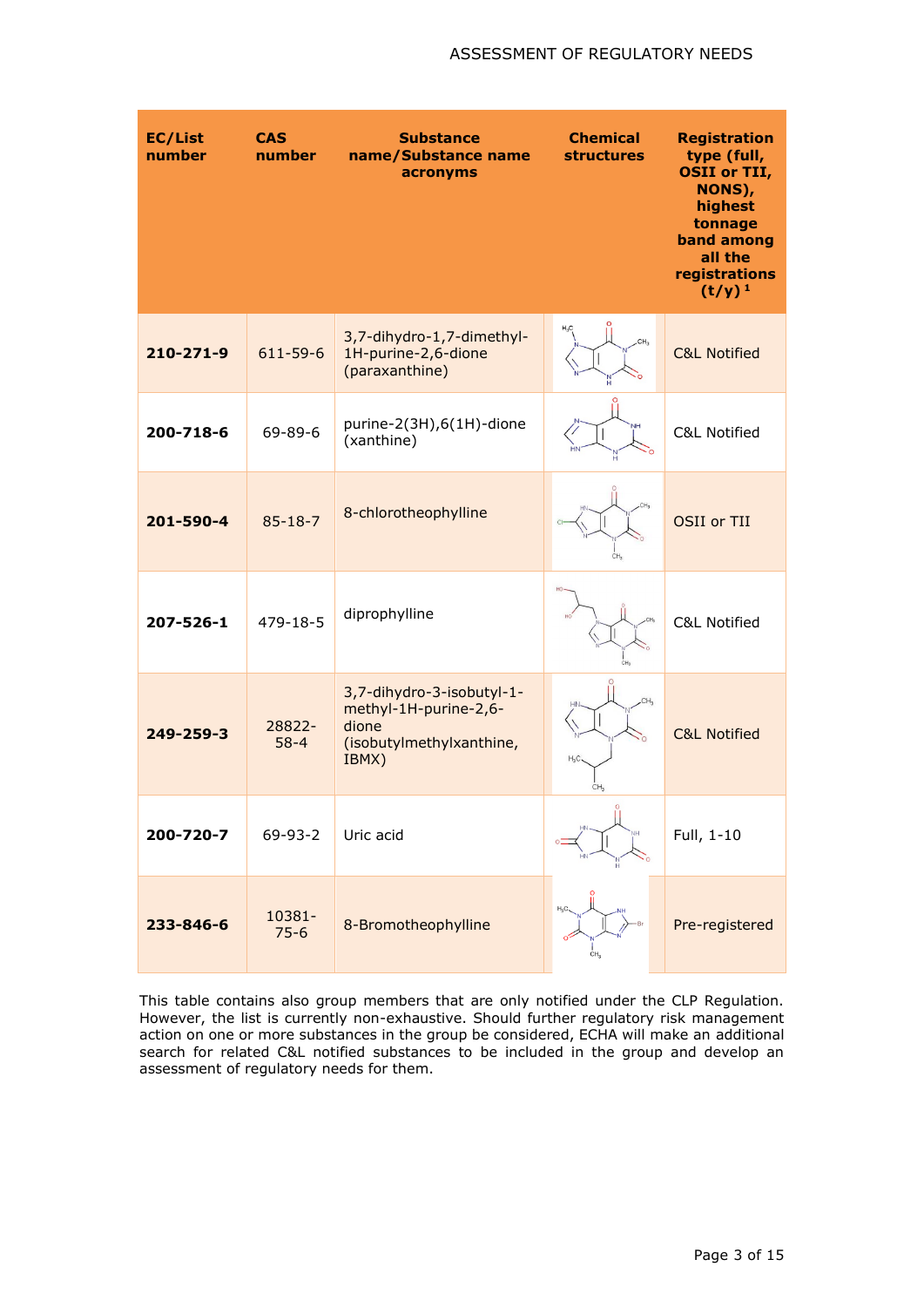#### **DISCLAIMER**

The author does not accept any liability with regard to the use that may be made of the information contained in this document. Usage of the information remains under the sole responsibility of the user. Statements made or information contained in the document are without prejudice to any further regulatory work that ECHA, the Member States or other regulatory agencies may initiate at a later stage. An assessment of regulatory needs and their conclusions are compiled on the basis of available information and may change in light of newly available information or further assessment.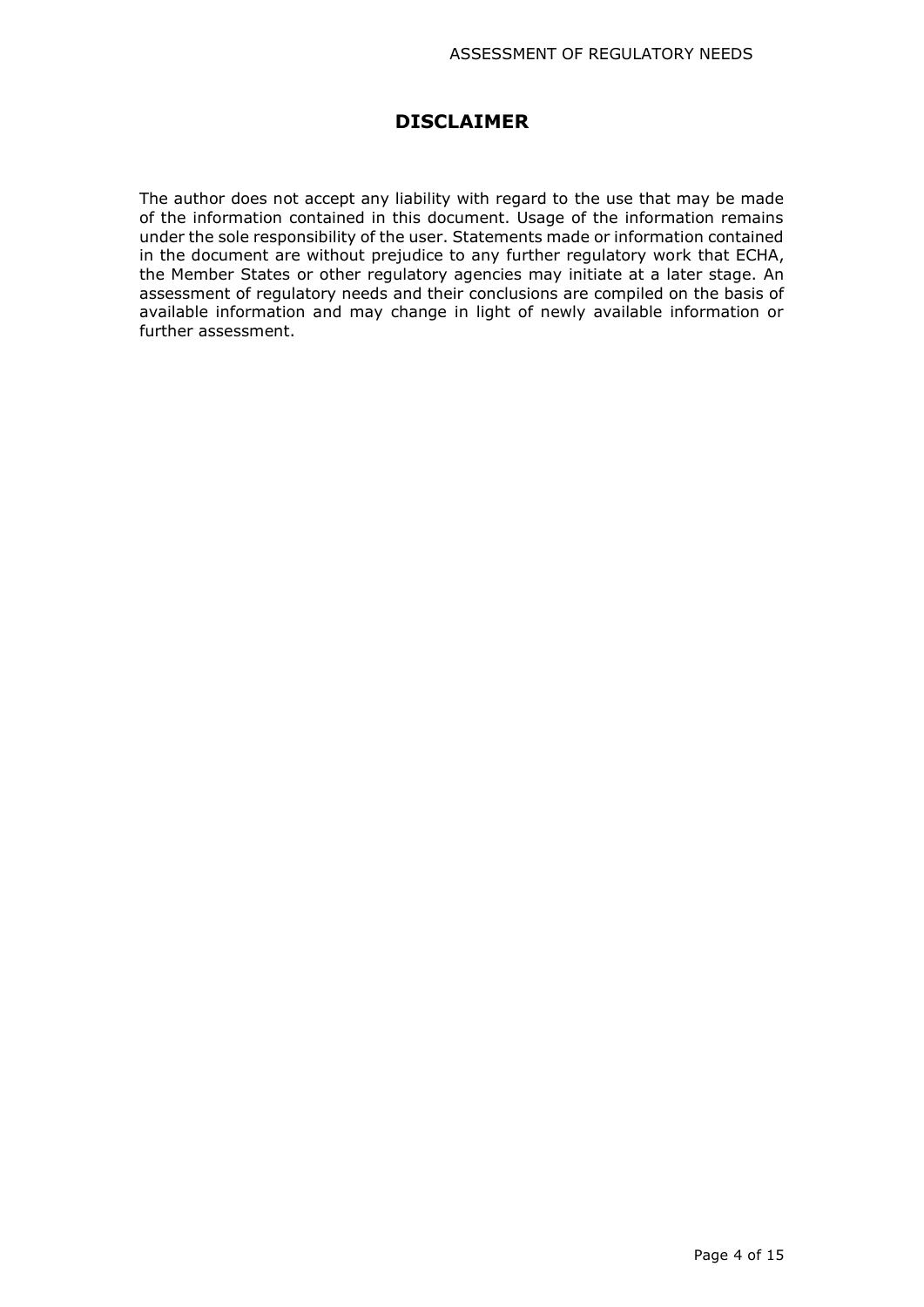### **Foreword**

The purpose of the assessment of regulatory needs of a group of substances (or single substance) is to help authorities decide the most appropriate way to address the identified concern for a group of substances or a single substance, i.e. the combination of the regulatory risk management instruments to be used and any intermediate steps, such as data generation, needed to initiate and introduce these regulatory measures.

The assessment of the regulatory needs of a group of substances is an important step under ECHA's Integrated Regulatory Strategy. However, it is not part of the formal processes as defined in the legislation but aims to support them.

An assessment of regulatory needs can conclude that regulatory risk management at EU level is required for a (group of) substance(s) (e.g. harmonised classification and labelling, Candidate List inclusion, restriction, other EU legislation) or that no regulatory action is required at EU level. While the assessment is done for a group of substances, the need for regulatory action can be identified for the whole group, a subgroup or for single substance(s). This will result in single or group entry in the Assessment for regulatory needs list of substances.

The assessment of regulatory needs is preferably done at an early stage, for instance, when an authority initiates work on a group of substances. It can be applied to any group of substances or single substance, i.e., any type of hazards or uses and regardless of the previous regulatory history or lack of such. It can be done based on different level of information. The starting point is available information in the REACH registrations and any other REACH and CLP information. However, more extensive set of information can be available, e.g. assessment done under other EU legislation, or be generated in some cases. Uncertainties associated to the level of information used should be reflected in the documentation. A Member State or ECHA can carry out this case-by-case analysis. It can and should be revisited when necessary. For example, after further information is generated and the hazard has been clarified or when new insights on uses are available. It can be revisited by the same or another authority.

The responsibility for the content of this assessment rests with the authority that developed it. It is possible that other authorities do not have the same view and may develop further assessment of regulatory needs. Any authority can consequently initiate a regulatory process and should indicate this by appropriate means, such as the Registry of Intentions.

For more information on Assessment of regulatory needs please consult ECHA website<sup>2</sup>.

<sup>2</sup> https://echa.europa.eu/understanding-assessment-regulatory-needs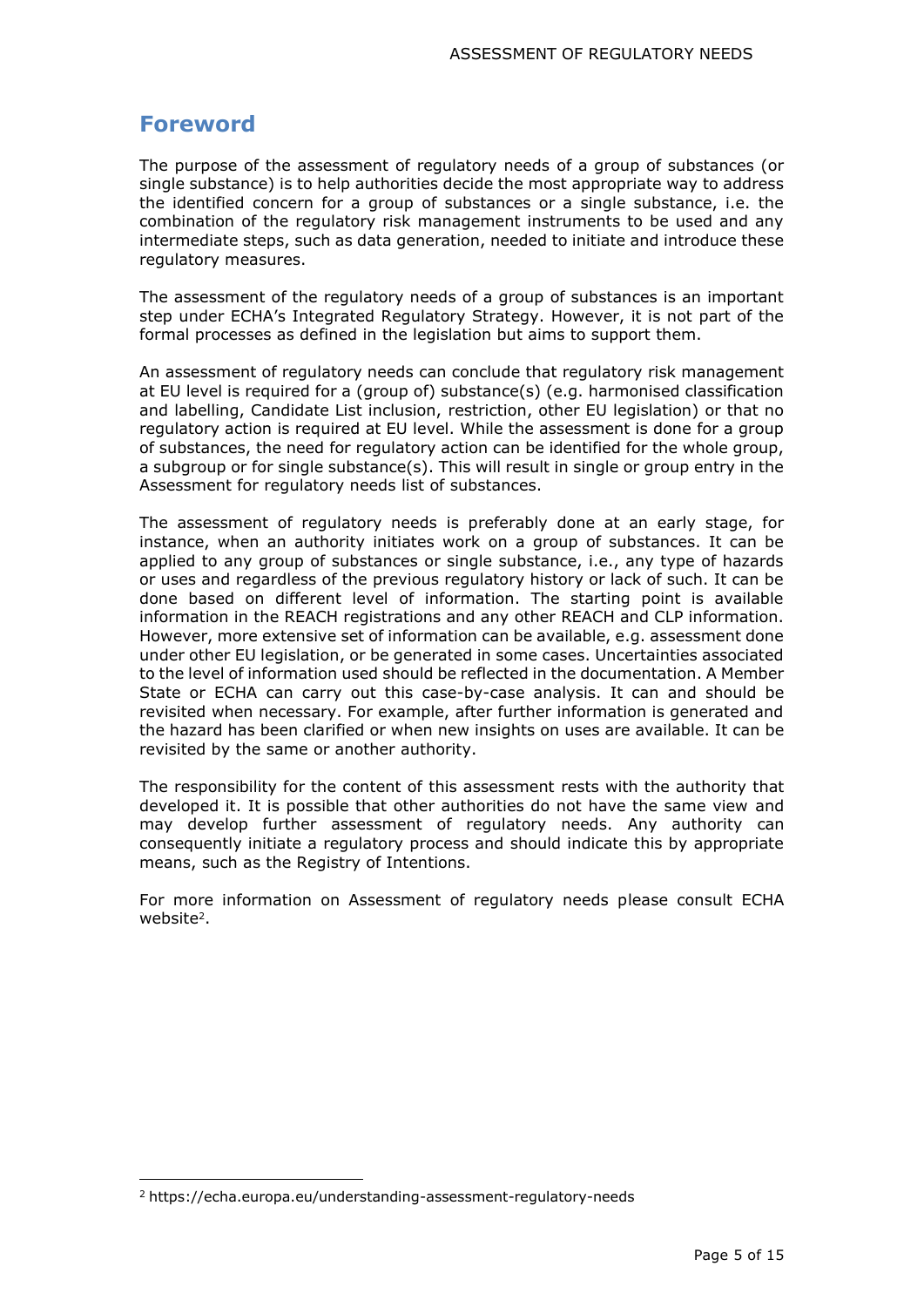# **Glossary**

| <b>CCH</b>            | Compliance Check                                                                  |
|-----------------------|-----------------------------------------------------------------------------------|
| <b>CLH</b>            | Harmonised classification and labelling                                           |
| <b>CMR</b>            | Carcinogenic, mutagenic and/or toxic to reproduction                              |
| <b>DEv</b>            | Dossier evaluation                                                                |
| ED.                   | Endocrine disruptor                                                               |
| <b>NONS</b>           | Notified new substances                                                           |
| <b>OEL</b>            | Occupational exposure limit                                                       |
| OSII or TII           | On-site isolated intermediate or transported isolated<br>intermediate             |
| PBT/vPvB              | Persistent, bioaccumulative and toxic/very persistent and<br>very bioaccumulative |
| <b>RMOA</b>           | Regulatory management options analysis                                            |
| <b>RRM</b>            | Regulatory risk management                                                        |
| <b>SE<sub>V</sub></b> | Substance evaluation                                                              |
| <b>STOT RE</b>        | Specific target organ toxicity, repeated exposure                                 |
| <b>SVHC</b>           | Substance of very high concern                                                    |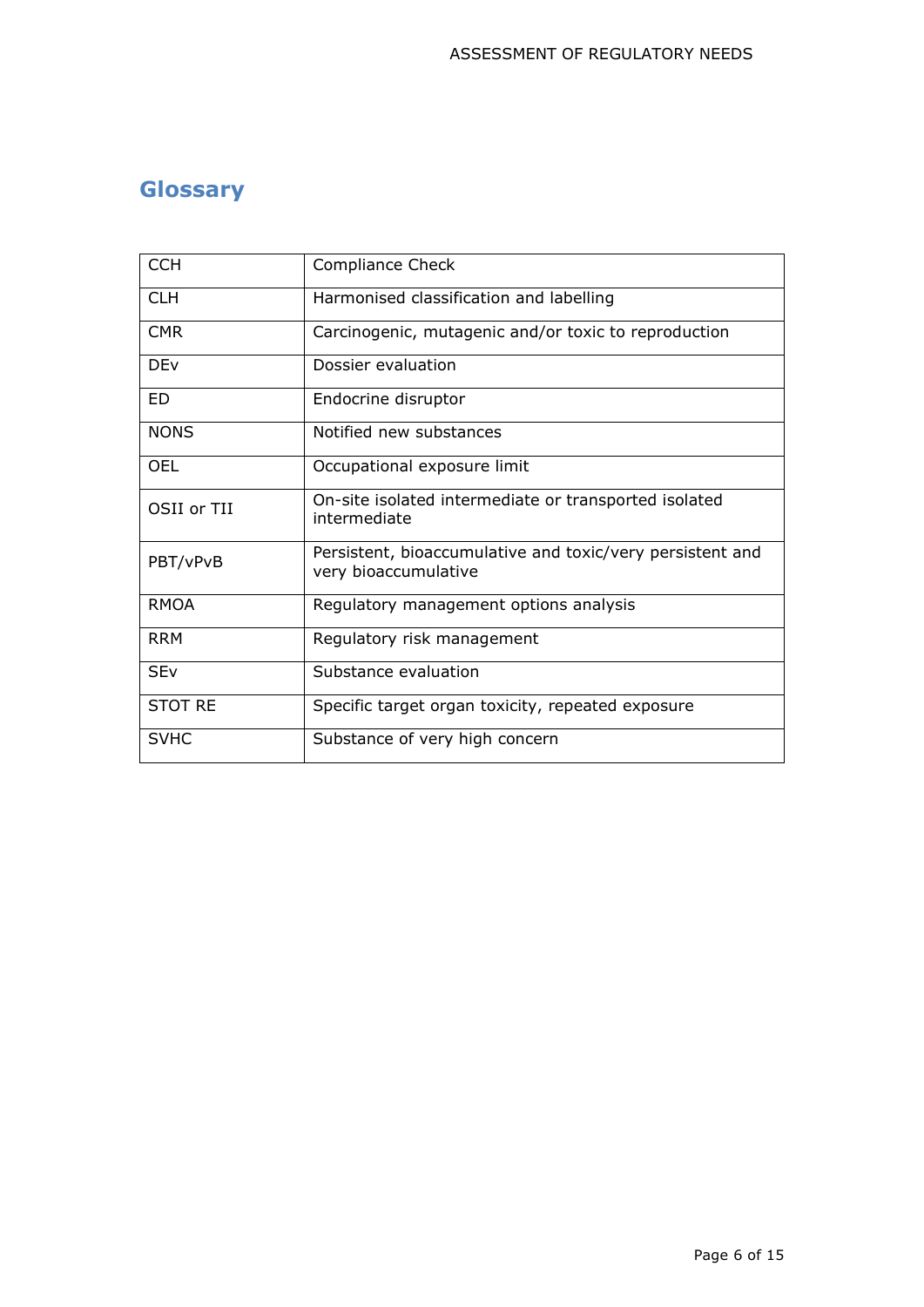## **1. Overview of the group**

ECHA has grouped together structurally similar substances based on the presence of the xanthine moiety shown in the figure below.

 $\_$  , and the set of the set of the set of the set of the set of the set of the set of the set of the set of the set of the set of the set of the set of the set of the set of the set of the set of the set of the set of th



The group "Dihydropurinedione derivatives" consists of 15 members. The registered substances are well-defined di-hydro-purine-di-one (or *xanthine*) derivatives consisting of one multi-constituent and seven mono-constituent substances. Seven are notified to the C&L inventory (not registered) and one is pre-registered.

Xanthine derivatives are found in common food products and beverages such as cocoa, tea, coffee and as active ingredients in pharmaceuticals and cosmetics.

Regarding past or ongoing regulatory risk management activities, the Netherlands submitted a proposal for harmonised classification and labelling for theophylline (EC 200-385-7) as "Repr. 1B, H360D" (see also Annex 3).

Based on information reported in the REACH registration dossiers, only caffeine has widespread uses including uses in cosmetics that would result in potential for exposure.

The other substances of the group have either only industrial uses (mainly as intermediates or laboratory reagents), are transported intermediates with low potential for exposure or are only notified to the C&L inventory. Information from the Cosing Database (European Commission Inventory of Cosmetic ingredients) indicate that theophylline, theobromine and caffeine are used in cosmetics (skin conditioning function) however such use is not reported in the REACH registration dossiers.

The substances in the group are also used in pharmaceutical applications in humans and veterinary medicine (i.e. theophylline and aminophylline for the treatment of asthma and breathing difficulties).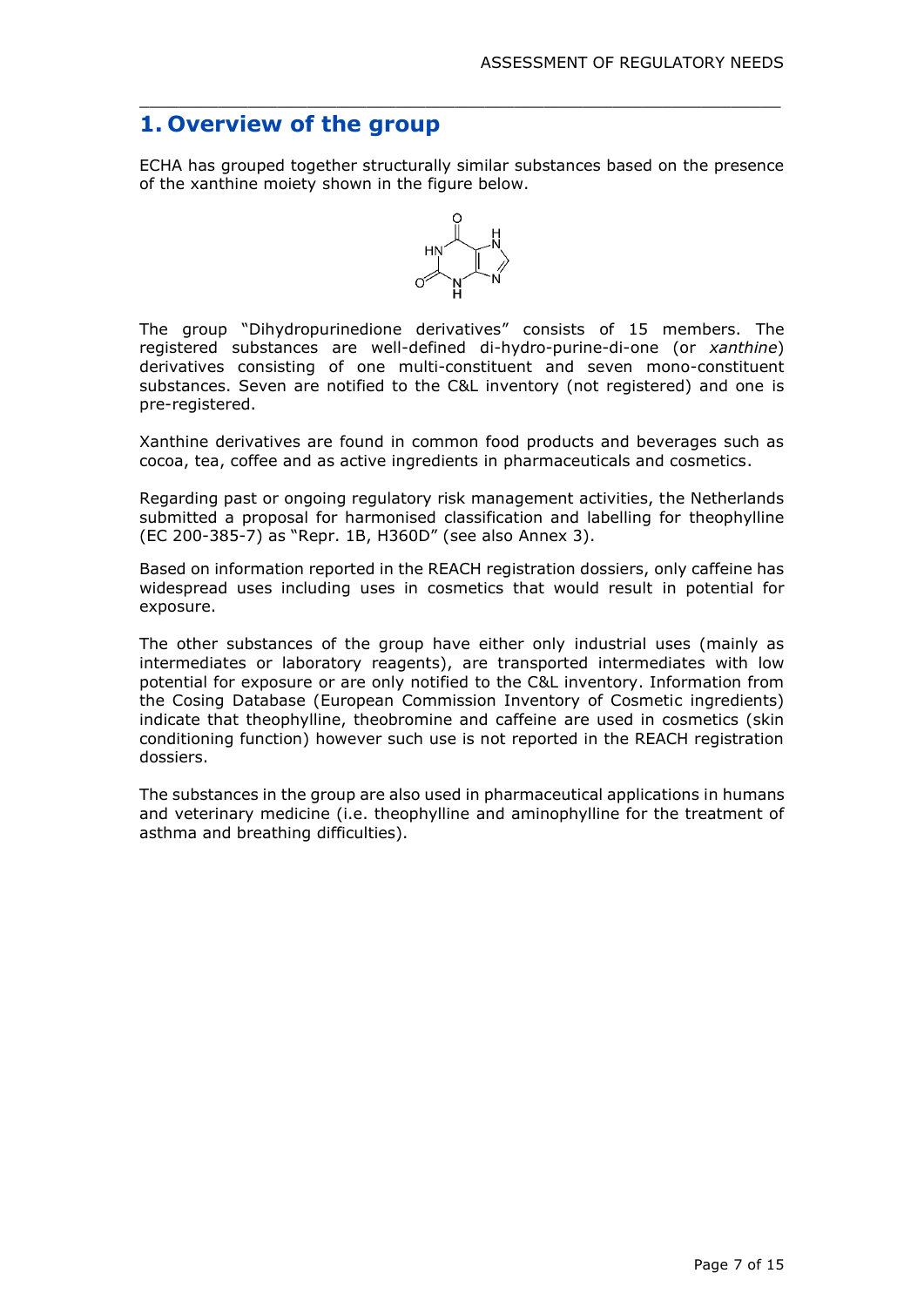#### **Note on the scope of ECHA's assessment of regulatory needs**

Regarding hazards, the focus of ECHA's assessment is on CMR (carcinogenic, mutagenic and/or toxic to reproduction), sensitiser, ED (endocrine disruptor), PBT/vPvB or equivalent (e.g. substances being persistent, mobile and toxic), aquatic toxicity hazard endpoints and therefore only those are reflected in the table in section 3. This does not mean that the substances do not have other known or potential hazards. In some specific cases, where ECHA identifies a need for regulatory risk management action at EU level for other hazards (e.g. neurotoxicity, STOT RE), such additional hazards may be addressed in the assessment. An overview of classification is presented in Annex 1.

On the exposure side, ECHA is mainly using the information on uses reported in the registration dossiers (IUCLID) as a proxy for assessing the potential for exposure to humans and releases to the environment. The potential for release/exposure is generally considered high for "widespread" uses, i.e. professional and consumer uses and uses in articles. For these uses, normally happening at many places, the expected level of control is *à priori* considered limited. The chemical safety reports are not necessarily consulted and no quantitative exposure assessment is performed at this stage.

# **2. Justification for the no need for regulatory risk management action at EU level**

#### **Based on currently available information, there is no need for (further) EU regulatory risk management** for all the group members.

The available information indicates that the substances in the group present no or unlikely hazard for the environment. The available biodegradation screening studies show very fast degradation under test conditions (caffeine, theophylline and theobromine). The octanol/water partitioning coefficients for the substances are around or below zero indicating no bioaccumulation potential. The substances are therefore considered likely not PBT or vPvB. There are indications from acute studies provided in the registration dossiers that these substances have limited effects to aquatic life showing ED50 values for daphnia and fish at or above 100 mg/l.

The substances in the group (methylxanthines) have the potential for reproductive toxicity (developmental toxicity). This is based on findings in experimental animal studies with caffeine, theobromine and theophylline and is extrapolated based on structural similarity to all the substances in the group. The potential for developmental toxicity applies to all methylated xanthines although some different potencies might be expected (theobromine is less biologically active compared to caffeine regarding receptor affinity binding). The property might not be relevant for xanthine and uric acid (non-methylated derivatives), however there is no information to support excluding them from this hazard potential.

A proposal for harmonised classification and labelling (CLH) for Theophylline is ongoing for reproductive toxicity (development). No further EU RRM is currently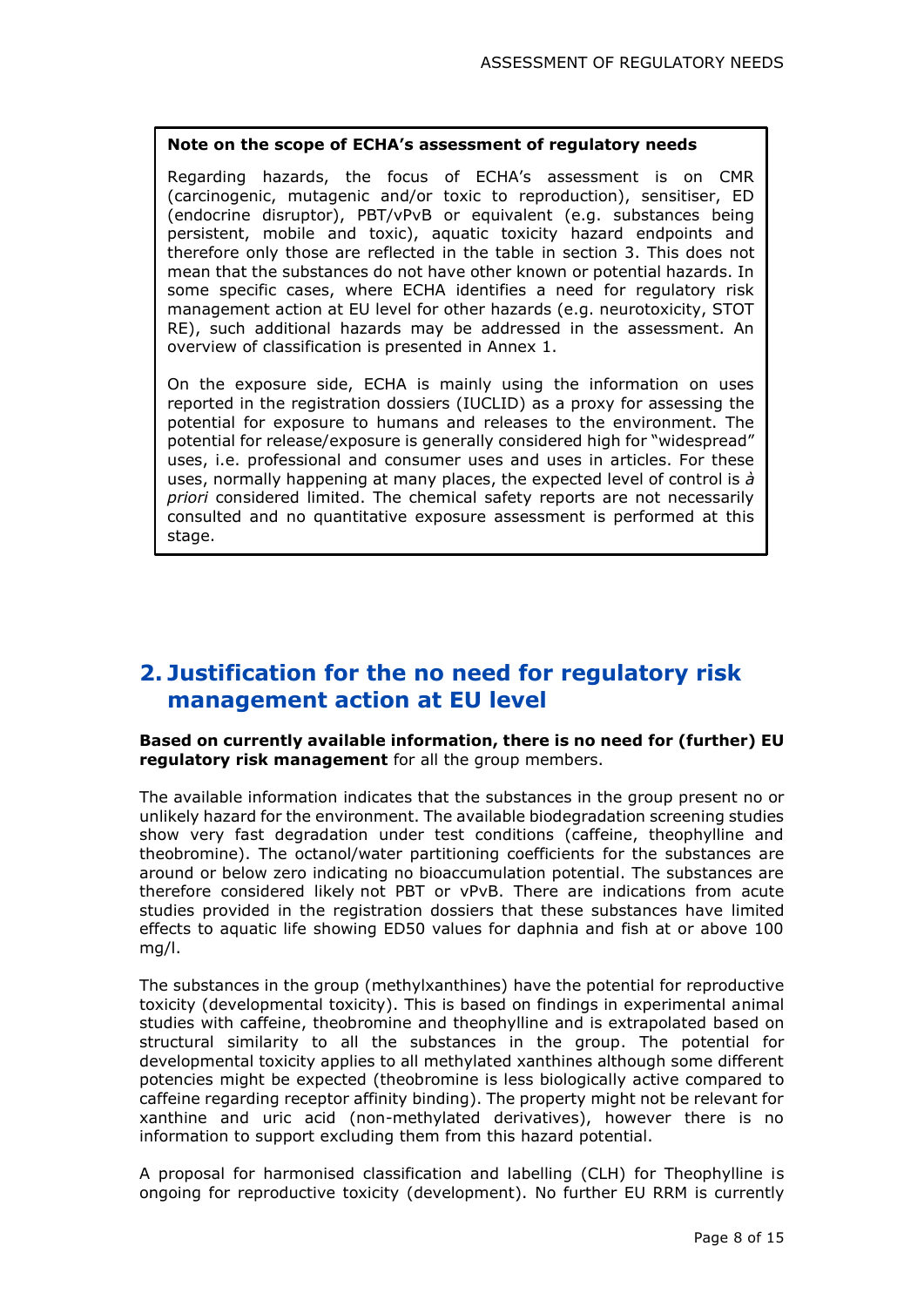needed. The only registered uses of theophylline are as intermediates and therefore a harmonised classification as reproductive toxicity cat. 1B should trigger sufficient risk management measures at company level according to workplace legislation to address workers safety. For potential uses in cosmetics (not reported in registration dossiers), the classification is sufficient to trigger - if needed - regulatory action under the Cosmetics Regulation. Under the Cosmetics Regulation, the use of substances classified as CMR 1A or 1B is prohibited.

For caffeine and theobromine that also have potential for reproductive toxicity, the available data and information from human intake and available threshold values set by regulatory authorities (i.e. caffeine and theobromine) do not justify further regulatory risk management, including CLH, as the reproductive effects are seen at very high exposure levels that do not occur in real life exposure situations<sup>3</sup>. In addition, theobromine is only registered for intermediate uses and the registrations do not report uses of caffeine and theobromine in cosmetic products (information from the Cosing database indicates uses of caffeine and theobromine in cosmetic products).

Aminophylline is a mixture containing theophylline and ethylenediamine (2:1 ratio). Ethylenediamine has a harmonised classification for skin and respiratory sensitisation and is included in the Candidate List. However, there is no need for further EU regulatory risk management for aminophylline as it is not registered under REACH<sup>4</sup> .

For the remaining registered substances, the exposure potential is assumed to be low; taken together with the considerations for caffeine and theobromine no regulatory action under REACH (including data generation) is currently considered needed.

<sup>&</sup>lt;sup>3</sup> The maximum amount of caffeine in cosmetic products is 5% which is lower than the amount of caffeine ingested with beverages. 11% of a dose of caffeine is converted to theobromine after ingestion (EFSA, 2017). Theobromine ingestion from all sources in humans can reach up to 7.1 mg/kg bw/day whereas for caffeine the estimation is up to 10mg/kg bw/day (EFSA, 2017). These amounts are higher than the values were reproductive toxicity has been observed in experimental animals with caffeine and theobromine.

<sup>&</sup>lt;sup>4</sup> It is used in pharmaceuticals and thus subject to **Directive 2001/83/EC** and in [Regulation \(EC\) No 726/2004.](http://eur-lex.europa.eu/LexUriServ/LexUriServ.do?uri=OJ:L:2004:136:0001:0033:en:PDF)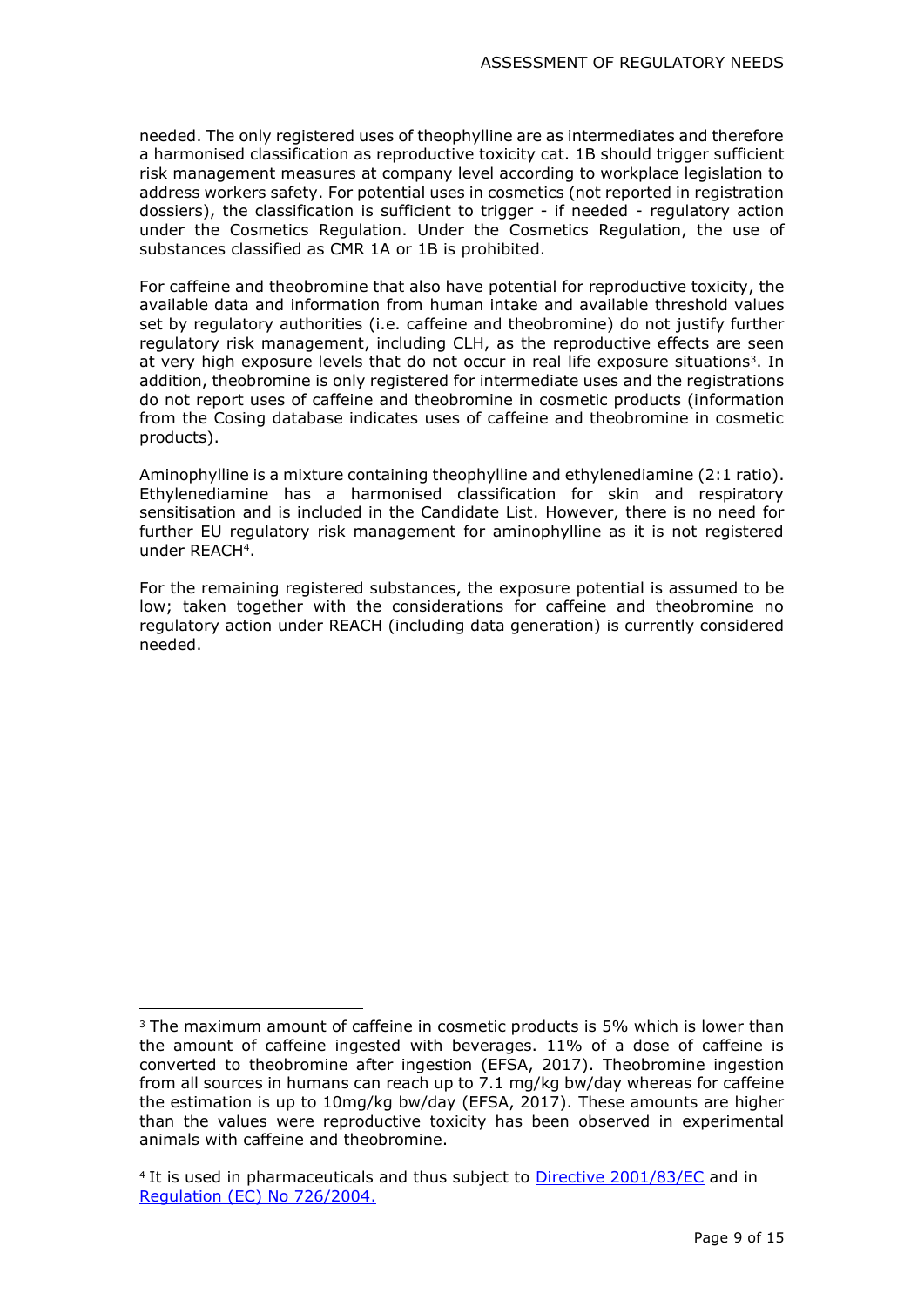## **3. Conclusions and actions**

The conclusions and actions proposed in the table below are based on the REACH and CLP information available at the time of the assessment by ECHA. The main source of information is the registration dossiers. Relevant public assessments may also be considered. When new information (e.g. on hazards through evaluation processes, or on uses) will become available, the document will be updated and conclusions and actions revisited.

| <b>Subgroup name, EC</b><br>number, substance<br>name                                 | <b>Human Health</b><br><b>Hazard</b>                         | <b>Environmental</b><br><b>Hazard</b> | <b>Relevant use(s) &amp;</b><br>exposure potential                                | <b>Last foreseen</b><br>action                                                                                                                                                                                           | <b>Action</b> |
|---------------------------------------------------------------------------------------|--------------------------------------------------------------|---------------------------------------|-----------------------------------------------------------------------------------|--------------------------------------------------------------------------------------------------------------------------------------------------------------------------------------------------------------------------|---------------|
| All<br><b>Dihydropurinedione</b><br>derivatives<br>(except for those<br>listed below) | Known or potential<br>hazard<br>for reproductive<br>toxicity | No hazard or unlikely<br>hazard       | Intermediate uses or<br>only notified<br>with low potential for<br>exposure.      | <b>Currently no need</b><br>for EU RRM<br>Justification:<br>The human health<br>hazards are likely at<br>very high exposure<br>levels (extrapolating<br>from caffeine). There<br>is low exposure<br>potential from uses. | No action     |
| 200-362-1<br>(Caffeine)<br>201-494-2<br>(Theobromine)                                 | Known or potential<br>hazard<br>for reproductive<br>toxicity | No hazard or unlikely<br>hazard       | Consumer uses (e.g.<br>cosmetics,<br>fragrances) with high<br>exposure potential. | <b>Currently no need</b><br>for EU RRM<br>Justification:<br>Human health<br>hazards are likely to<br>occur only at very<br>high exposure levels<br>that are much above                                                   | No action     |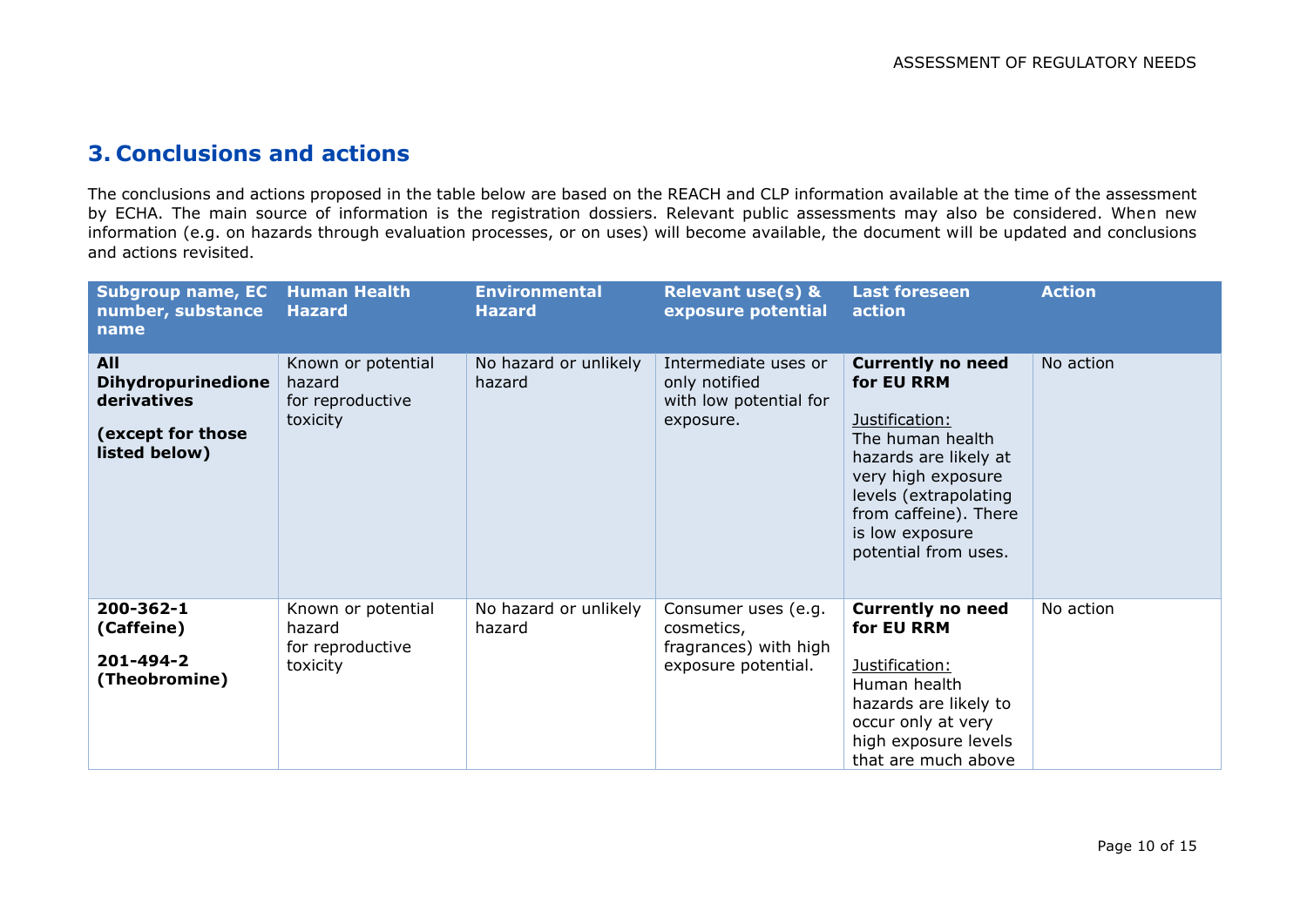|                             |                                                              |                                 |                                                                                                                                                    | exposure levels for<br>humans or the<br>environment from the<br>use of the substance.                                                                                                                                                                                                                                                   |                                            |
|-----------------------------|--------------------------------------------------------------|---------------------------------|----------------------------------------------------------------------------------------------------------------------------------------------------|-----------------------------------------------------------------------------------------------------------------------------------------------------------------------------------------------------------------------------------------------------------------------------------------------------------------------------------------|--------------------------------------------|
| 200-385-7<br>(theophylline) | Known or potential<br>hazard<br>for reproductive<br>toxicity | No hazard or unlikely<br>hazard | Industrial uses as<br>intermediate with low<br>exposure potential.<br>Potential uses in<br>cosmetics (not<br>reported in<br>registration dossiers) | <b>Currently no need</b><br>for EU RRM<br>Justification:<br>the substance is<br>mainly used as<br>intermediate.<br>Harmonised CLH<br>should be sufficient<br>to ensure safe use by<br>workers at industrial<br>settings. In addition,<br>the harmonised<br>classification would<br>support action under<br>the Cosmetics<br>Regulation. | No action<br>CLH ongoing (for<br>repro 1B) |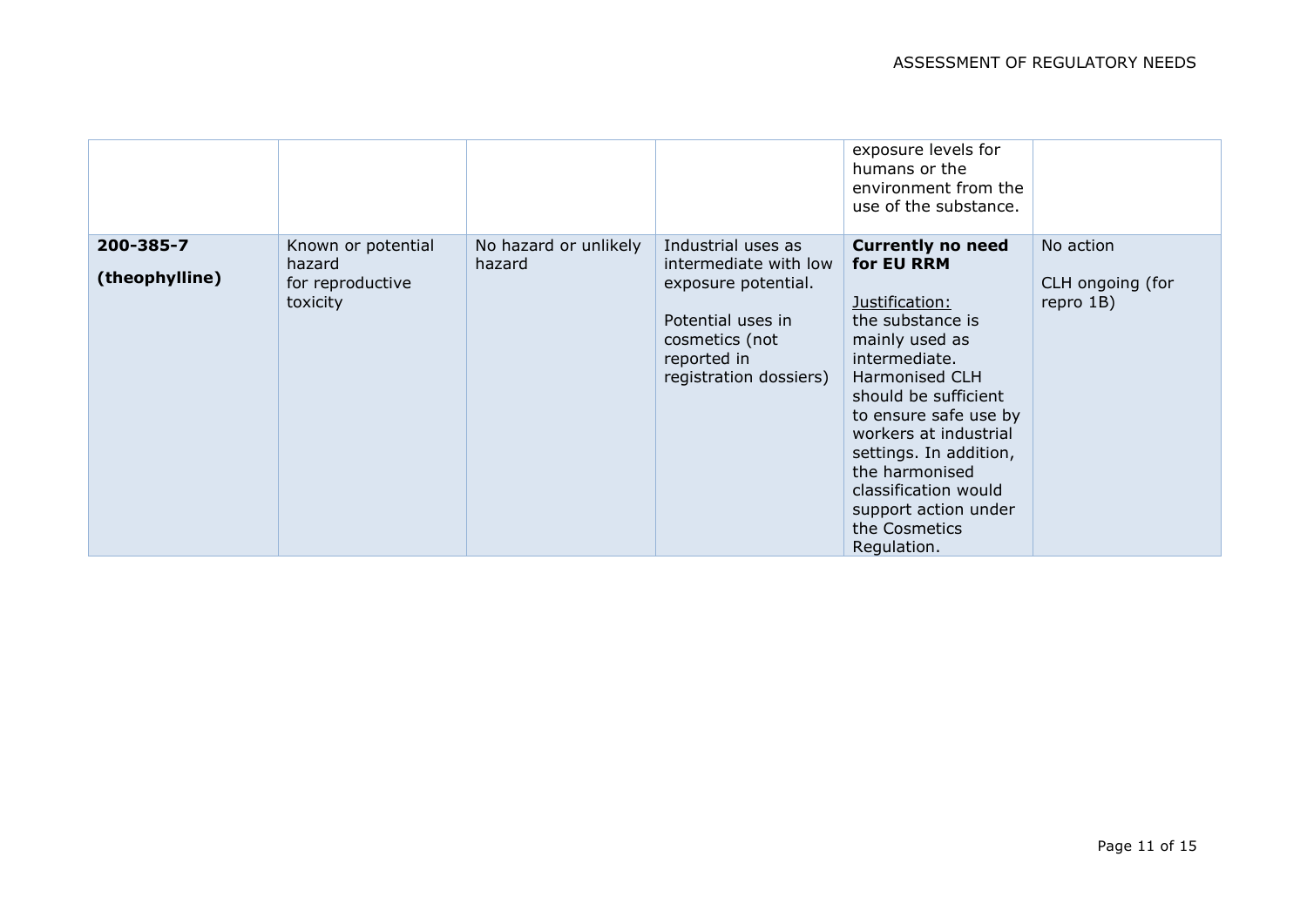# **Annex 1: Harmonised and self-classification**

Data extracted on 2 June 2020

| EC/ List No     | <b>CAS No</b>      | <b>Substance</b><br>name                                                                                                                   | <b>Harmonised</b><br>classification | <b>Classification in</b><br>registrations | <b>Classification</b><br>in C&L<br>notifications                                   |
|-----------------|--------------------|--------------------------------------------------------------------------------------------------------------------------------------------|-------------------------------------|-------------------------------------------|------------------------------------------------------------------------------------|
| 200-362-1       | $58 - 08 - 2$      | caffeine                                                                                                                                   | $\overline{\phantom{a}}$            | Acute Tox. 4                              | $\overline{\phantom{a}}$                                                           |
| 200-385-7       | $58 - 55 - 9$      | theophylline                                                                                                                               |                                     | Acute Tox. 3                              | Acute Tox. 4                                                                       |
| 201-494-2       | $83 - 67 - 0$      | theobromine                                                                                                                                | $\blacksquare$                      | Acute Tox. 4, Eye<br>Irrit. 2             | Carc. 2                                                                            |
| 206-264-5       | $317 - 34 -$<br>0  | aminophylline                                                                                                                              | $\overline{\phantom{a}}$            | $\blacksquare$                            | Acute Tox. 3<br>(&4, Skin Sens<br>1, STOT<br>RE1/SE1, eye<br>dam 1, R 2,<br>Lact.) |
| 214-058-1       | 1076-<br>$22 - 8$  | 3,7-dihydro-3-<br>methyl-1H-<br>purine-2,6-<br>dione                                                                                       | $\overline{\phantom{a}}$            | Acute Tox. 4                              | Stot RE 2                                                                          |
| 228-108-5       | 6136-<br>$37 - 4$  | 3,7-dihydro-1-<br>methyl-1H-<br>purine-2,6-<br>dione                                                                                       | $\overline{\phantom{a}}$            | $\overline{\phantom{a}}$                  | Skin irr. 2, eye<br>irr. 2A, STOT<br>SE <sub>3</sub>                               |
| $611 - 243 - 2$ | 55242-<br>$64 - 3$ | 1H-Purine-<br>2,6-dione,<br>3,7-dihydro-3-<br>methyl-7-<br>propyl                                                                          | $\blacksquare$                      | Acute Tox. 4                              | $\overline{\phantom{a}}$                                                           |
| 614-938-9       | $69 - 22 - 7$      | $1, 2, 3-$<br>Propanetricarb<br>oxylic acid, 2-<br>hydroxy-,<br>mixt. with 3,<br>7-dihydro-1,3,<br>7-trimethyl-<br>1H-purine-2,<br>6-dione |                                     | $\overline{\phantom{a}}$                  | Acute Tox. 4,<br>Eye Irrit. 2                                                      |
| 210-271-9       | 611-59-<br>6       | paraxanthine                                                                                                                               | $\overline{\phantom{a}}$            | $\overline{\phantom{a}}$                  | Acute Tox. 4                                                                       |
| 200-718-6       | 69-89-6            | xanthine                                                                                                                                   |                                     | $\qquad \qquad \blacksquare$              | Acute Tox. 4;<br>Skin Sens. 1;<br>Eye Irrit. 2                                     |
| 201-590-4       | $85 - 18 - 7$      | $8-$<br>chlorotheophyl<br>line                                                                                                             |                                     | Acute Tox. 4                              | Acute Tox. 4                                                                       |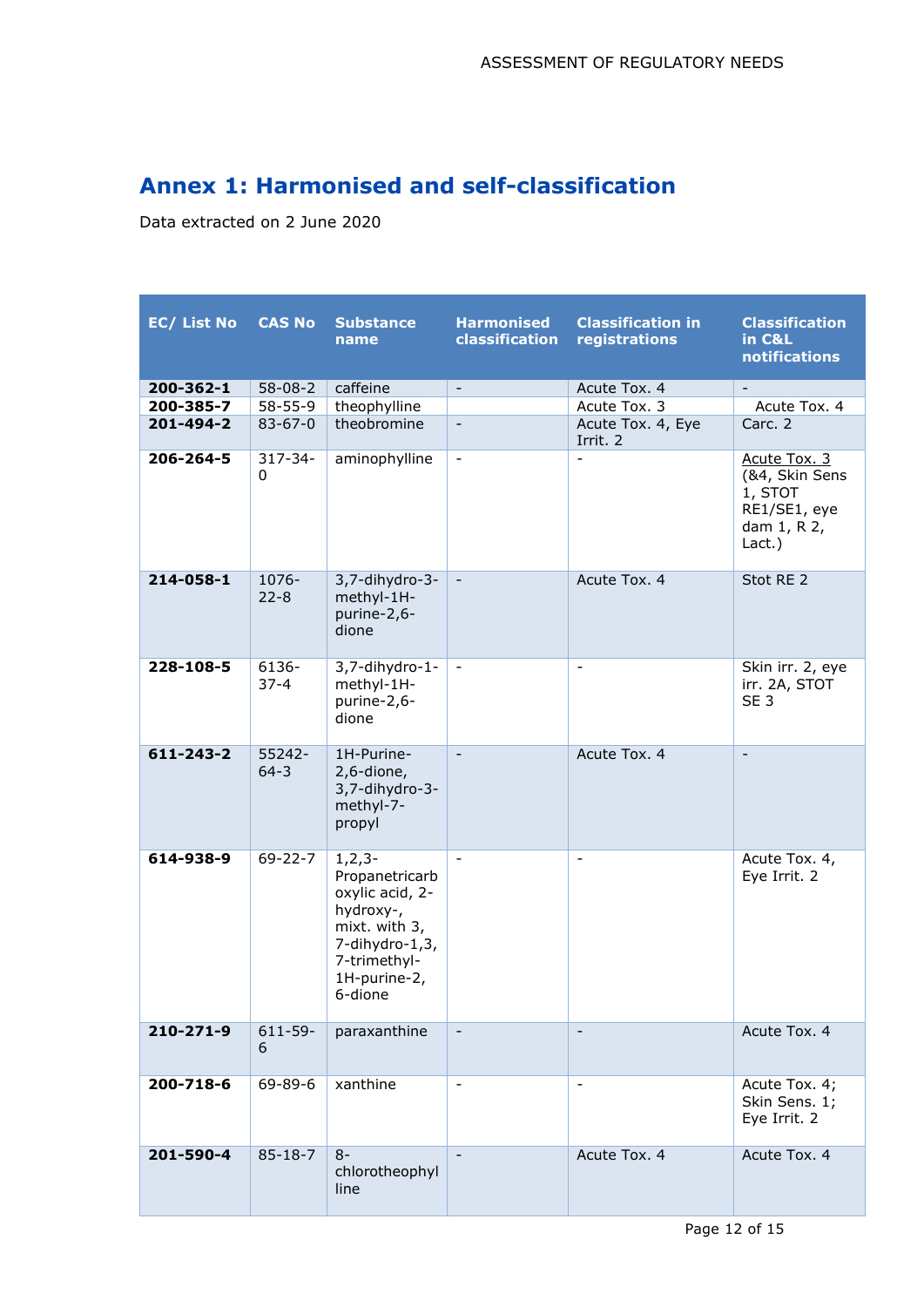#### ASSESSMENT OF REGULATORY NEEDS

| <b>EC/ List No</b> | <b>CAS No</b>      | <b>Substance</b><br>name             | <b>Harmonised</b><br><b>classification</b> | <b>Classification in</b><br>registrations | <b>Classification</b><br>in C&L<br>notifications |
|--------------------|--------------------|--------------------------------------|--------------------------------------------|-------------------------------------------|--------------------------------------------------|
| 207-526-1          | 479-18-<br>5       | diprophylline                        | $\overline{\phantom{a}}$                   | $\qquad \qquad -$                         | Acute Tox. 4                                     |
| 249-259-3          | 28822-<br>$58 - 4$ | isobutylmethyl<br>xanthine           | $\overline{\phantom{a}}$                   | $\overline{\phantom{a}}$                  | Acute Tox. 4                                     |
| 200-720-7          | $69 - 93 - 2$      | uric acid                            | $\overline{\phantom{0}}$                   | $\overline{\phantom{0}}$                  | Skin Irrit. 2;<br>Eye Irrit. 2A ;<br>STOT SE 3   |
| 233-846-6          | 10381-<br>$75-6$   | $8-$<br>bromotheophy<br><b>Iline</b> | $- -$                                      | $\overline{\phantom{a}}$                  | $\overline{\phantom{a}}$                         |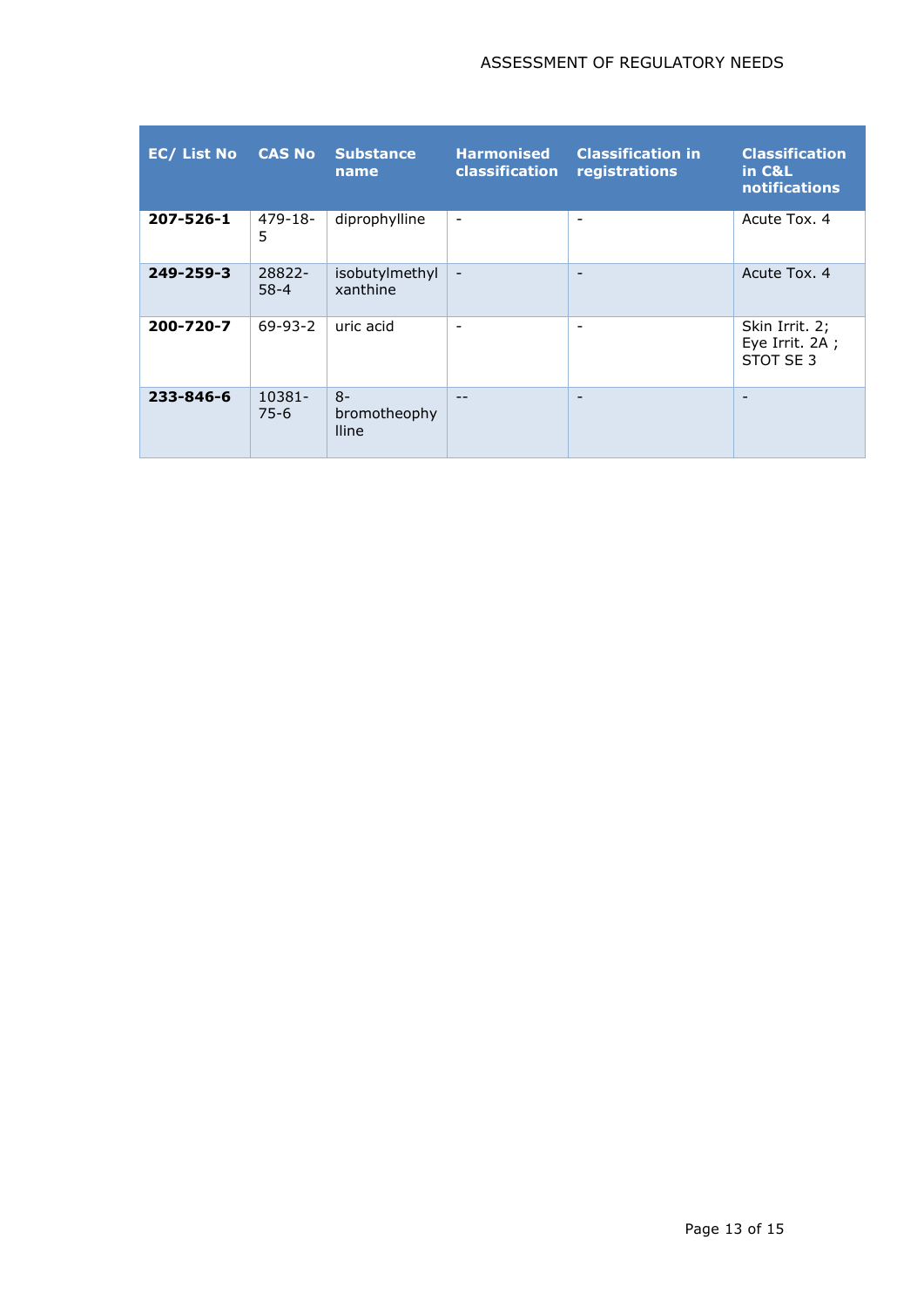# **Annex 2: Overview of uses based on information available in registration dossiers**

Data extracted on 2 June 2020

| <b>Main applications</b><br>by product or<br>article | EC/List<br>200-362-1 | 200-385-7<br><b>EC/List</b> | 201-494-2<br>EC/List | 214-058-1<br>EC/List | List<br>611-243<br>EQ. | EC/List<br>201-590 | EC/List<br>200-720-7 |
|------------------------------------------------------|----------------------|-----------------------------|----------------------|----------------------|------------------------|--------------------|----------------------|
| fragrances                                           | F, I, P, C           | $\overline{\phantom{a}}$    |                      |                      |                        |                    |                      |
| cosmetics                                            | F, I, P, C           | $\overline{\phantom{a}}$    |                      |                      |                        |                    |                      |
| intermediate                                         |                      | I                           |                      | I                    |                        |                    |                      |
| pharmaceuticals                                      |                      |                             |                      |                      |                        | P                  |                      |

F: formulation, I: industrial use, P: professional use, C: consumer use, A: article service life; P, C and A are highlighted in red to indicate widespread use with potential for exposure/release